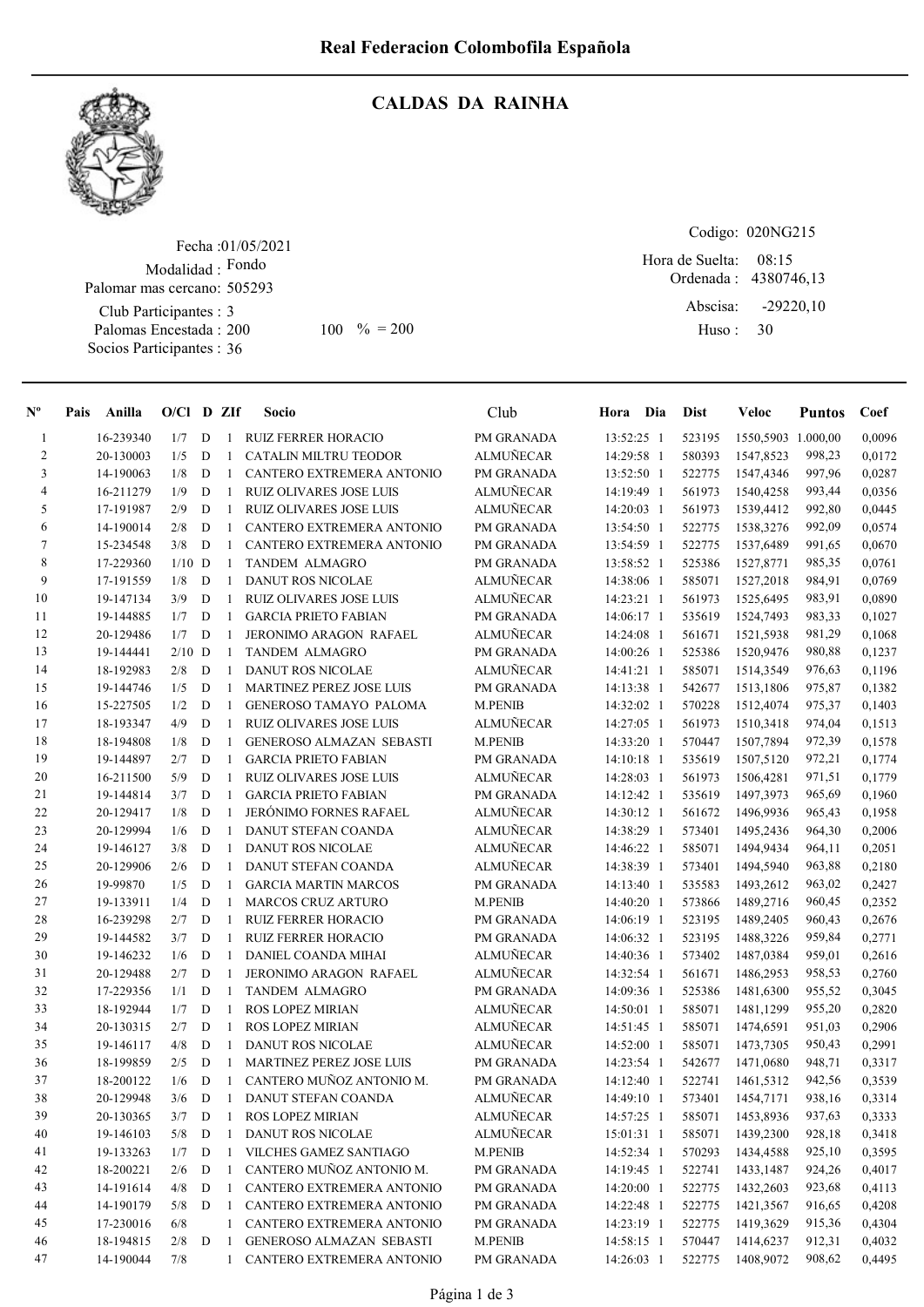## CALDAS DA RAINHA 020NG215 01/05/2021

| $N^{\text{o}}$ | Pais | Anilla                 | $O/Cl$ D ZIf    |             |                    | Socio                                                  | Club                               | Hora Dia                 | <b>Dist</b>      | Veloc                  | <b>Puntos</b>    | Coef             |
|----------------|------|------------------------|-----------------|-------------|--------------------|--------------------------------------------------------|------------------------------------|--------------------------|------------------|------------------------|------------------|------------------|
| 48             |      | 18-200252              | 3/6             | D           | $\left  \right $   | CANTERO MUÑOZ ANTONIO M.                               | PM GRANADA                         | 14:27:16 1               | 522741           | 1404,2111              | 905,59           | 0,4591           |
| 49             |      | 19-146176              | 2/6             | D           | -1                 | DANIEL COANDA MIHAI                                    | <b>ALMUÑECAR</b>                   | 15:03:38 1               | 573402           | 1403,2189              | 904,95           | 0,4273           |
| 50             |      | 19-133906              | 2/4             | D           | -1                 | <b>MARCOS CRUZ ARTURO</b>                              | <b>M.PENIB</b>                     | 15:07:27 1               | 573866           | 1391,3590              | 897,30           | 0,4356           |
| 51             |      | 18-192932              | 6/8             |             | 1                  | <b>DANUT ROS NICOLAE</b>                               | <b>ALMUÑECAR</b>                   | 15:19:52 1               | 585071           | 1377,0697              | 888,09           | 0,4358           |
| 52             |      | 19-146616              | 4/6             | D           | -1                 | DANUT STEFAN COANDA                                    | <b>ALMUÑECAR</b>                   | 15:12:15 1               | 573401           | 1374,2385              | 886,26           | 0,4534           |
| 53             |      | 19-146174              | 3/6             | D           | $\mathbf{1}$       | DANIEL COANDA MIHAI                                    | <b>ALMUNECAR</b>                   | 15:12:18 1               | 573402           | 1374,0762              | 886,16           | 0,4622           |
| 54             |      | 19-133267              | 2/7             | D           | $\mathbf{1}$       | <b>VILCHES GAMEZ SANTIAGO</b>                          | <b>M.PENIB</b>                     | 15:11:47 1               | 570293           | 1368,3201              | 882,45           | 0,4734           |
| 55             |      | 18-199424              | $3/10$ D        |             | -1                 | <b>TANDEM ALMAGRO</b>                                  | PM GRANADA                         | 14:41:45 1               | 525386           | 1358,4641              | 876,09           | 0,5234           |
| 56<br>57       |      | 18-199438<br>19-141034 | $4/10$ D<br>4/7 | D           | $\mathbf{1}$<br>-1 | TANDEM ALMAGRO<br><b>GARCIA PRIETO FABIAN</b>          | PM GRANADA<br>PM GRANADA           | 14:41:49 1<br>14:53:29 1 | 525386<br>535619 | 1358,2300<br>1344,1440 | 875,94<br>866,85 | 0,5329<br>0,5321 |
| 58             |      | 19-144998              | $5/10$ D        |             | -1                 | TANDEM ALMAGRO                                         | PM GRANADA                         | 14:47:44 1               | 525386           | 1337,7678              | 862,74           | 0,5520           |
| 59             |      | 19-144736              | 3/5             | D           | -1                 | MARTINEZ PEREZ JOSE LUIS                               | PM GRANADA                         | $15:01:16$ 1             | 542677           | 1335,7655              | 861,45           | 0,5436           |
| 60             |      | 19-144865              | 4/5             | D           | -1                 | <b>MARTINEZ PEREZ JOSE LUIS</b>                        | PM GRANADA                         | $15:02:03$ 1             | 542677           | 1333,1949              | 859,79           | 0,5528           |
| 61             |      | 18-195537              | 3/8             | D           | -1                 | <b>GENEROSO ALMAZAN SEBASTI</b>                        | <b>M.PENIB</b>                     | 15:24:18 1               | 570447           | 1328,7841              | 856,95           | 0,5347           |
| 62             |      | 16-239303              | 4/7             | D           | -1                 | <b>RUIZ FERRER HORACIO</b>                             | PM GRANADA                         | 14:49:56 1               | 523195           | 1324,7679              | 854,36           | 0,5925           |
| 63             |      | 18-194965              | 3/7             | D           | -1                 | <b>VILCHES GAMEZ SANTIAGO</b>                          | <b>M.PENIB</b>                     | 15:26:37 1               | 570293           | 1321,2951              | 852,12           | 0,5523           |
| 64             |      | 19-146268              | 3/7             | D           | -1                 | JERONIMO ARAGON RAFAEL                                 | <b>ALMUÑECAR</b>                   | 15:20:36 1               | 561671           | 1319,7157              | 851,10           | 0,5697           |
| 65             |      | 16-239625              | 6/10            |             | 1                  | TANDEM ALMAGRO                                         | PM GRANADA                         | 14:57:58 1               | 525386           | 1303,7952              | 840,83           | 0,6186           |
| 66             |      | 17-229772              | 5/5             | D           | -1                 | <b>MARTINEZ PEREZ JOSE LUIS</b>                        | PM GRANADA                         | 15:13:29 1               | 542677           | 1296,7709              | 836,30           | 0,6081           |
| 67             |      | 18-200235              | 4/6             | D           | $\mathbf{1}$       | CANTERO MUÑOZ ANTONIO M.                               | PM GRANADA                         | 14:59:30 1               | 522741           | 1292,3140              | 833,43           | 0,6409           |
| 68             |      | 19-144572              | 2/5             | D           | $\mathbf{1}$       | <b>GARCIA MARTIN MARCOS</b>                            | PM GRANADA                         | 15:09:51 1               | 535583           | 1291,0281              | 832,60           | 0,6348           |
| 69             |      | 19-146283              | 4/7             | D           | -1                 | JERONIMO ARAGON RAFAEL                                 | <b>ALMUÑECAR</b>                   | 15:31:59 1               | 561671           | 1285,3374              | 828,93           | 0,6142           |
| 70             |      | 18-200062              | 5/6             | D           | -1                 | CANTERO MUÑOZ ANTONIO M.                               | PM GRANADA                         | 15:02:22 1               | 522741           | 1283,2199              | 827,56           | 0,6695           |
| 71             |      | 19-144847              | 5/7             | D           | -1                 | <b>GARCIA PRIETO FABIAN</b>                            | PM GRANADA                         | 15:15:35 1               | 535619           | 1273,5146              | 821,30           | 0,6628           |
| 72             |      | 17-192675              | 6/9             |             | 1                  | <b>RUIZ OLIVARES JOSE LUIS</b>                         | <b>ALMUÑECAR</b>                   | 15:36:25 1               | 561973           | 1273, 1123             | 821,05           | 0,6406           |
| 73<br>74       |      | 18-191831<br>18-195493 | 4/6<br>4/8      | D<br>D      | -1<br>-1           | DANIEL COANDA MIHAI<br><b>GENEROSO ALMAZAN SEBASTI</b> | <b>ALMUÑECAR</b><br><b>M.PENIB</b> | 15:50:28 1<br>16:15:49 1 | 573402<br>570447 | 1258,9330<br>1186,4127 | 811,90           | 0,6366<br>0,6486 |
| 75             |      | 18-194898              | 5/8             | D           | -1                 | <b>GENEROSO ALMAZAN SEBASTI</b>                        | <b>M.PENIB</b>                     | $16:16:13$ 1             | 570447           | 1185,4265              | 765,13<br>764,50 | 0,6574           |
| 76             |      | 20-130017              | 2/5             | D           | -1                 | <b>CATALIN MILTRU TEODOR</b>                           | <b>ALMUÑECAR</b>                   | 16:24:45 1               | 580393           | 1185,0801              | 764,27           | 0,6547           |
| 77             |      | 20-130226              | 3/5             | D           | $\mathbf{1}$       | <b>CATALIN MILTRU TEODOR</b>                           | <b>ALMUÑECAR</b>                   | 16:25:34 1               | 580393           | 1183,1073              | 763,00           | 0,6633           |
| 78             |      | 17-226654              | 1/1             | D           | 1                  | BELMONTE CALVO SANTIAGO                                | <b>M.PENIB</b>                     | 15:58:53 1               | 545038           | 1174,9463              | 757,74           | 0,7155           |
| 79             |      | 19-144581              | 5/7             | D           | $\mathbf{1}$       | <b>RUIZ FERRER HORACIO</b>                             | PM GRANADA                         | 15:41:15 1               | 523195           | 1172,4258              | 756,11           | 0,7550           |
| 80             |      | 18-199593              | 1/4             | D           | $\mathbf{1}$       | ROLDAN GUERRA MIGUEL ANG                               | PM GRANADA                         | 16:19:39 1               | 548334           | 1131,4020              | 729,65           | 0,7295           |
| 81             |      | 19-146265              | 5/7             | D           | -1                 | JERONIMO ARAGON RAFAEL                                 | <b>ALMUÑECAR</b>                   | 16:54:17 1               | 561671           | 1081,6272              | 697,55           | 0,7211           |
| 82             |      | 17-225845              | 3/5             | D           | -1                 | <b>GARCIA MARTIN MARCOS</b>                            | PM GRANADA                         | 16:40:08 1               | 535583           | 1060,2805              | 683,79           | 0,7655           |
| 83             |      | 19-146277              | 2/8             | D           | $\mathbf{1}$       | <b>JERÓNIMO FORNES RAFAEL</b>                          | <b>ALMUÑECAR</b>                   | 17:13:01 1               | 561672           | 1043,9677              | 673,27           | 0,7389           |
| 84             |      | 18-200247              | 6/6             |             | $\mathbf{1}$       | CANTERO MUÑOZ ANTONIO M.                               | PM GRANADA                         | 16:40:28 1               | 522741           | 1034,1750              | 666,95           | 0,8035           |
| 85             |      | 20-130098              |                 |             |                    | 4/5 D 1 CATALIN MILTRU TEODOR                          | <b>ALMUÑECAR</b>                   | 17:39:15 1               |                  | 580393 1028,6097       | 663,36           | 0,7323           |
| 86             |      | 19-144571              | 4/5             | D           | -1                 | <b>GARCIA MARTIN MARCOS</b>                            | PM GRANADA                         | 16:56:08 1               | 535583           | 1027,7274              | 662,79           | 0,8029           |
| 87             |      | 19-146262              | 6/7             |             | 1                  | JERONIMO ARAGON RAFAEL                                 | <b>ALMUÑECAR</b>                   | 17:23:18 1               | 561671           | 1024,3863              | 660,64           | 0,7745           |
| 88<br>89       |      | 19-133225<br>19-146159 | 4/7<br>5/6      | D           | -1                 | VILCHES GAMEZ SANTIAGO<br>DANIEL COANDA MIHAI          | <b>M.PENIB</b><br><b>ALMUÑECAR</b> | 17:38:55 1               | 570293<br>573402 | 1011,3072              | 652,20           | 0,7715           |
| 90             |      | 16-239324              | 6/7             | D           | -1<br>$\mathbf{1}$ | <b>RUIZ FERRER HORACIO</b>                             | PM GRANADA                         | 17:47:35 1<br>16:57:58 1 | 523195           | 1001,4298<br>1000,4366 | 645,83<br>645,19 | 0,7761<br>0,8601 |
| 91             |      | 15-234489              | 5/6             | D           | -1                 | DANUT STEFAN COANDA                                    | <b>ALMUÑECAR</b>                   | 17:48:47 1               | 573401           | 999,3337               | 644,48           | 0,7935           |
| 92             |      | 19-144604              | 7/7             |             | 1                  | <b>RUIZ FERRER HORACIO</b>                             | PM GRANADA                         | 17:07:04 1               | 523195           | 983,3260               | 634,16           | 0,8792           |
| 93             |      | 16-211280              | 7/9             |             | 1                  | RUIZ OLIVARES JOSE LUIS                                | <b>ALMUÑECAR</b>                   | 17:56:48 1               | 561973           | 965,9213               | 622,93           | 0,8274           |
| 94             |      | 16-238781              | 3/4             | D           | -1                 | <b>MARCOS CRUZ ARTURO</b>                              | <b>M.PENIB</b>                     | 18:11:30 1               | 573866           | 962,0553               | 620,44           | 0,8190           |
| 95             |      | 19-146250              | 6/6             |             | 1                  | DANUT STEFAN COANDA                                    | <b>ALMUÑECAR</b>                   | 18:18:14 1               | 573401           | 950,5459               | 613,02           | 0,8284           |
| 96             |      | 20-129867              | 6/6             |             | 1                  | DANIEL COANDA MIHAI                                    | <b>ALMUÑECAR</b>                   | 18:25:06 1               | 573402           | 939,8492               | 606,12           | 0,8371           |
| 97             |      | 18-192689              | 3/8             | D           | -1                 | <b>JERÓNIMO FORNES RAFAEL</b>                          | <b>ALMUÑECAR</b>                   | 18:15:33 1               | 561672           | 935,2627               | 603,16           | 0,8635           |
| 98             |      | 18-195485              | 6/8             |             | 1                  | GENEROSO ALMAZAN SEBASTI                               | M.PENIB                            | 18:26:33 1               | 570447           | 932,7888               | 601,57           | 0,8590           |
| 99             |      | 18-195699              | 7/8             |             | 1                  | GENEROSO ALMAZAN SEBASTI                               | <b>M.PENIB</b>                     | 18:41:59 1               | 570447           | 909,8280               | 586,76           | 0,8677           |
| 100            |      | 20-129368              | 7/7             |             | 1                  | JERONIMO ARAGON RAFAEL                                 | ALMUÑECAR                          | 18:32:54 1               | 561671           | 908,9998               | 586,22           | 0,8902           |
| 101            |      | 19-133557              | 1/6             | D           | -1                 | HIDALGO HIDALGO ANTONIO                                | <b>M.PENIB</b>                     | 18:52:20 1               | 579064           | 908,5732               | 585,95           | 0,8721           |
| 102            |      | 17-229496              | 2/4             | D           | -1                 | ROLDAN GUERRA MIGUEL ANG                               | PM GRANADA                         | 18:18:49 1               | 548334           | 908,1134               | 585,65           | 0,9301           |
| 103<br>104     |      | 19-144820<br>17-229352 | 6/7<br>7/10     |             | 1<br>1             | <b>GARCIA PRIETO FABIAN</b><br>TANDEM ALMAGRO          | PM GRANADA<br>PM GRANADA           | 18:08:46 1<br>18:03:24 1 | 535619<br>525386 | 902,0698<br>892,9062   | 581,75<br>575,84 | 0,9615<br>0,9897 |
| 105            |      | 18-195010              | 2/6             | D           | -1                 | HIDALGO HIDALGO ANTONIO                                | <b>M.PENIB</b>                     | 19:11:42 1               | 579064           | 881,7786               | 568,67           | 0,9066           |
| 106            |      | 16-211765              | 7/8             |             | $\mathbf{1}$       | DANUT ROS NICOLAE                                      | <b>ALMUÑECAR</b>                   | 19:20:36 1               | 585071           | 879,0129               | 566,88           | 0,9059           |
| 107            |      | 18-194968              | 5/7             | D           | -1                 | VILCHES GAMEZ SANTIAGO                                 | M.PENIB                            | 19:07:54 1               | 570293           | 873,4768               | 563,31           | 0,9381           |
| 108            |      | 19-144574              | 5/5             | D           | -1                 | <b>GARCIA MARTIN MARCOS</b>                            | PM GRANADA                         | 18:28:44 1               | 535583           | 872,6640               | 562,79           | 1,0082           |
| 109            |      | 19-144876              | 7/7             |             | 1                  | <b>GARCIA PRIETO FABIAN</b>                            | PM GRANADA                         | 18:44:14 1               | 535619           | 851,2248               | 548,96           | 1,0175           |
| 110            |      | 19-146129              | 4/7             | $\mathbf D$ | -1                 | ROS LOPEZ MIRIAN                                       | ALMUÑECAR                          | 19:42:50 1               | 585071           | 850,6000               | 548,56           | 0,9401           |
| 111            |      | 16-238164              | 3/6             | $\mathbf D$ | -1                 | HIDALGO HIDALGO ANTONIO                                | <b>M.PENIB</b>                     | 19:42:29 1               | 579064           | 842,2953               | 543,20           | 0,9584           |
| 112            |      | 19-146319              | 4/8             | D           | -1                 | <b>JERÓNIMO FORNES RAFAEL</b>                          | <b>ALMUÑECAR</b>                   | 19:27:03 1               | 561672           | 835,7592               | 538,99           | 0,9970           |
| 113            |      | 14-206420              | 2/2             | D           | -1                 | GENEROSO TAMAYO PALOMA                                 | M.PENIB                            | 19:41:06 1               | 570228           | 831,1150               | 535,99           | 0,9908           |
| 114            |      | 16-238139              | $4/6$ D         |             |                    | 1 HIDALGO HIDALGO ANTONIO                              | M.PENIB                            | 19:52:03 1               | 579064           | 830,7352               | 535,75           | 0,9843           |